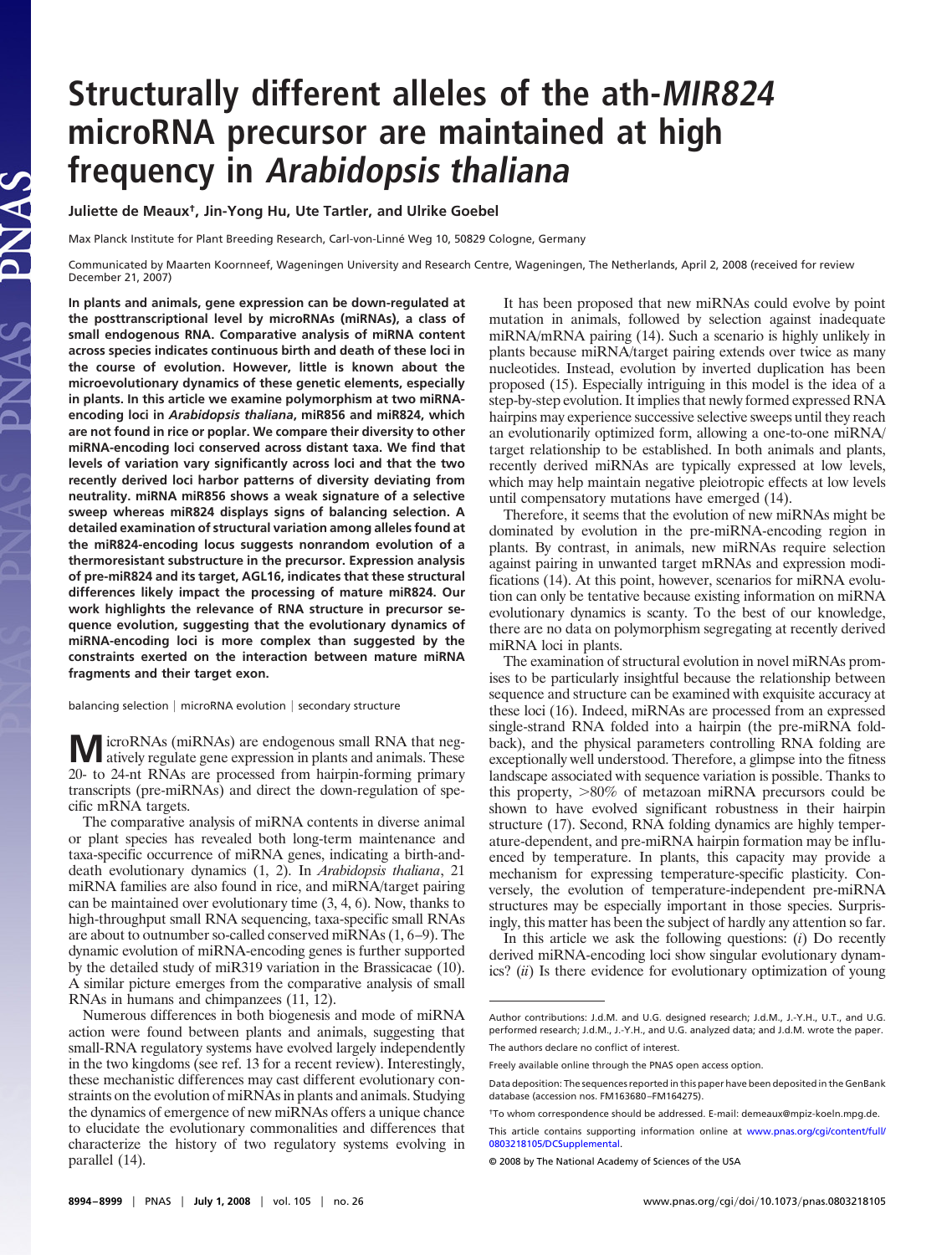**Table 1. Summary of polymorphisms found in pre-miRNA loci**

| Locus       | Length, bp | $\pi$ | $\theta$ | Κ     | Divergence in<br>matured miRNA | Polymorphism in<br>matured miRNA <sup>+</sup> |
|-------------|------------|-------|----------|-------|--------------------------------|-----------------------------------------------|
| pre-miR164b | 171        | 0.003 | 0.003    | 0.067 | $\Omega$                       | 1 ( $f=0.04$ )                                |
| pre-miR167a | 195        | 0.002 | 0.005    | 0.056 | O                              | 0                                             |
| pre-miR167b | 109        | 0.000 | 0.000    | 0.009 | O                              | 0                                             |
| pre-miR171b | 117        | 0.001 | 0.006    | 0.018 | O                              | 0                                             |
| pre-miR172a | 102        | 0.000 | 0.000    | 0.020 | O                              | 0                                             |
| pre-miR172b | 95         | 0.000 | 0.000    | 0.055 |                                | 0                                             |
| pre-miR319a | 176        | 0.001 | 0.003    | 0.012 | O                              | 0                                             |
| pre-miR390a | 107        | 0.000 | 0.000    | 0.058 | 0                              | 0                                             |
| pre-miR393a | 133        | 0.012 | 0.009    | 0.072 | $\Omega$                       | 1 ( $f=0.02$ )                                |
| pre-miR395a | 93         | 0.001 | 0.005    |       |                                | 0                                             |
| pre-miR395b | 100        | 0.001 | 0.007    | 0.021 |                                | 0                                             |
| pre-mir395e | 95         | 0.010 | 0.008    | 0.052 | $\Omega$                       | 0                                             |
| pre-mir395f | 116        | 0.001 | 0.002    | 0.056 | 0                              | 1 ( $f=0.02$ )                                |
| pre-miR396b | 135        | 0.003 | 0.002    |       |                                | 0                                             |
| pre-miR824  | 734        | 0.026 | 0.015    | 0.056 | $\Omega$                       | 0                                             |
| pre-miR856  | 272        | 0.002 | 0.004    | 0.080 | $\overline{2}$                 | $\mathbf{0}$                                  |

†Frequency is given for each derived polymorphism found in the matured pre-miRNA.

pre-miRNA stem–loop structures? (*iii*) Can pre-miRNA structural variation impact miRNA function?

To this aim, we sequenced two loci encoding recently derived miRNAs [miR824 and miR856 (1)] in ≈40*A. thaliana* ecotypes and compared this diversity to that found at 14 miRNA loci conserved in rice, poplar, and *A. thaliana*. We analyzed multilocus patterns of polymorphism and divergence. Our work demonstrates that pervasive variation occurs at miRNA-encoding loci in *A. thaliana*, yet this variation is not uniformly distributed across loci. In our study, the two recently derived miRNA loci display evolutionary histories that differ significantly from that observed at 14 ancient miRNAs. We found two haplotypes segregating at high frequency at locus miR824. Although these haplotypes harbor identical 21-bp miRNA fragments, we were able to show that one allele has evolved a temperature-resistant secondary structure. Studies of target gene expression indicate that differences in the pre-miRNA secondary structure affect the efficiency of target down-regulation. Our study shows that selection not only acts on the mature miRNA fragment but can also considerably influence the evolution of foldback structure in the pre-miRNA.

## **Results**

We obtained information on diversity segregating in *A. thaliana* at 16 loci encoding miRNA precursors (pre-miRNA), two of which are lineage-specific. miRNA856 is so far known only in *A. thaliana* and *Arabidopsis lyrata*, and miR824 was found only in the *Brassicacae* (18). The length of pre-miRNA ranged from 95 to 734 bp. We observed 0–36 segregating sites and diversity, as measured by the average number of pairwise differences  $(\pi)$ , ranged from 0.000 to 0.026 (Table 1).

**Variability in Evolutionary History Across Loci.** We conducted a population genetics analysis of variation to evaluate the recent evolutionary history of the different miRNA loci. The maximum likelihood ratio method developed by Schmid *et al.* (19) was used to estimate variability in population mutation rate across the 16 pre-miRNA loci of this study [\[supporting information \(SI\) Table](http://www.pnas.org/cgi/data/0803218105/DCSupplemental/Supplemental_PDF#nameddest=ST1) [S1\]](http://www.pnas.org/cgi/data/0803218105/DCSupplemental/Supplemental_PDF#nameddest=ST1). The best model  $(P = 0.026)$  suggests the existence of two classes of miRNAs, a major one with a low mutation rate ( $\theta = 0.003$ ) and a smaller class with a relatively high mutation rate ( $\theta = 0.0138$ ). The latter class contained pre-miR393a, pre-miR395e, and pre-miR824 (Table 1). To examine whether this pattern is due to differences in mutation rate across loci, we performed a multilocus Hudson– Kreitman–Aguadé (HKA) test comparing the ratio of polymorphism to divergence across loci (20). This test was significant ( $\chi^2$  = 48.9286, df =  $13, P < 0.001$ ), indicating that the evolutionary history varied across the 14 loci for which an outgroup sequence could be identified [\(Table S2\)](http://www.pnas.org/cgi/data/0803218105/DCSupplemental/Supplemental_PDF#nameddest=ST2). Measures of partial HKA reveal the part of multilocus evolutionary heterogeneity attributable to each single locus and showed that pre-miR824 and pre-miR856 show evolutionary histories that depart from the remaining loci [\(Table S2,](http://www.pnas.org/cgi/data/0803218105/DCSupplemental/Supplemental_PDF#nameddest=ST2) 59% and 9.2% of the total HKA  $\chi^2$ , respectively). This result was obtained while considering the whole region within and around predicted pre-miRNAs. We conducted the same analysis on only pre-miRNA sites, and no significant multilocus HKA was observed  $(\chi^2 = 16.54, df = 13, P > 0.2)$ . However, partial HKA for miR824 remained high, indicating that this result may reflect lowered power when considering only part of the data ( $\chi^2$  = 4.588, 27% of total HKA). A significant multilocus HKA was detected in flanking regions (HKA  $\chi^2$  = 42.5, df = 24, *P* = 0.01; [Table S3\)](http://www.pnas.org/cgi/data/0803218105/DCSupplemental/Supplemental_PDF#nameddest=ST3). The analysis of partial HKA indicated that the upstream region of miR856 made 39.8% of the total HKA value (data not shown).

pre-miR824 and pre-miR856 appear to have different evolutionary histories. pre-miR856 shows relatively low levels of polymorphism but the highest level of divergence, whereas pre-miR824 has the highest level of polymorphism and the lowest level of divergence (Table 1 and [Table S4\)](http://www.pnas.org/cgi/data/0803218105/DCSupplemental/Supplemental_PDF#nameddest=ST4). Consistent with the result of the multilocus HKA test, the detailed analysis of summary statistics and neutrality tests conducted over all pre-miRNAs and flanking regions revealed that the two loci are consistent outliers (Table 2 and [Table S5\)](http://www.pnas.org/cgi/data/0803218105/DCSupplemental/Supplemental_PDF#nameddest=ST5).

First pre-miR856 showed the most negative Tajima's *D* value across pre-miRNA-encoding loci examined, especially when both pre-miRNA and flanking regions were analyzed together (*D* 2.039). Negative values of Tajima's *D* indicate an excess of low-frequency mutations and can be an indication of a recent selective sweep. This value, however, falls within the confidence interval calculated for Tajima's *D* determined by multilocus analysis at 56 noncoding loci in *A. thaliana* [average  $D = -1.035, 95\%$ confidence interval  $(-2.528; 0.458)$  recalculated from the data by Nordborg *et al.* (21) on our sample of ecotypes]. This locus also shows the most significant Fay and Wu *H* value, indicating an excess of high-frequency-derived mutation ( $H = -16.018$ ,  $P < 0.001$ ). This pattern results from a single very divergent allele observed in accession Can-0 and harboring the ancestral state at multiple polymorphic sites. The distribution of Fay and Wu's *H* in *A. thaliana* appears to be relatively unaffected by recent demographic events in this species (19).

Patterns of diversity at pre-miR824 showed a clearer departure from neutral expectations. First, Tajima's *D* was high at this locus  $(D = 2.11)$ . This value is significantly outside of the confidence interval obtained in the multilocus analysis [average  $D = -1.035$ , 95% confidence interval ( $-2.528$ ; 0.458) recalculated from the data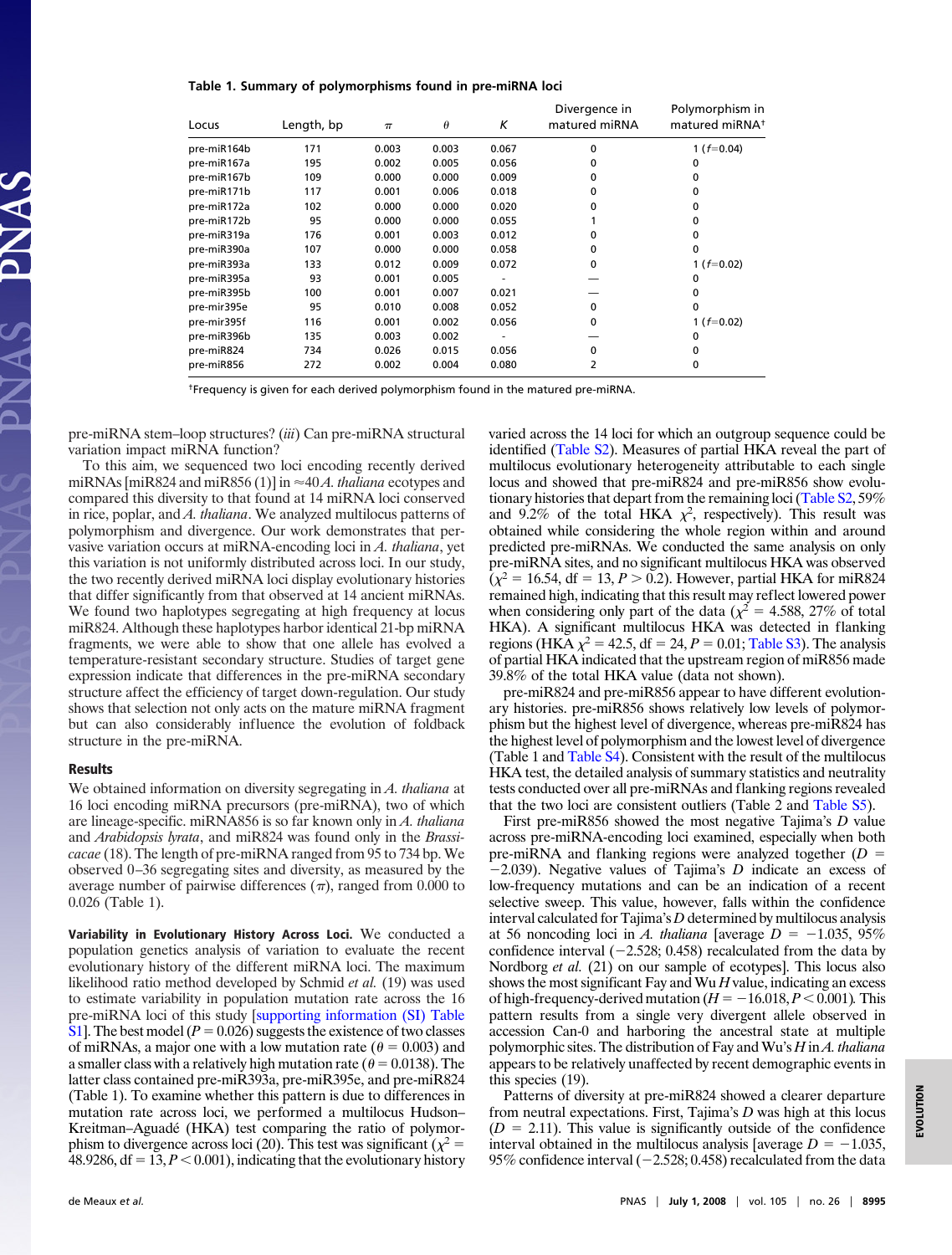|  | Table 2. Summary statistics and tests of neutrality performed on pre-miRNA coding genes and their flanking regions |  |  |  |  |  |  |
|--|--------------------------------------------------------------------------------------------------------------------|--|--|--|--|--|--|
|  |                                                                                                                    |  |  |  |  |  |  |

| Locus       | No. of sequences | No. of sites | Flanking region, bp | Κ     | H            | F         | D          |
|-------------|------------------|--------------|---------------------|-------|--------------|-----------|------------|
| pre-miR164b | 43               | 265          | 113                 | 0.066 | 0.300        | $-0.798$  | $-0.202$   |
| pre-miR167a | 45               | 248          | 60                  | 0.064 | $-3.421**$   | 0.431     | $-1.309$   |
| pre-miR167b | 34               | 967          | 912                 | 0.062 | $-1.825$     | $-1.180$  | $-1.229$   |
| pre-miR171b | 47               | 365          | 306                 | 0.082 | $-1.505*$    | $-1.799$  | $-1.655**$ |
| pre-miR172a | 38               | 401          | 311                 | 0.060 | 0.144        | $-1.145$  | $-1.296$   |
| pre-miR172b | 42               | 341          | 277                 | 0.059 |              |           |            |
| pre-miR319a | 19               | 3005         | 3111                | 0.113 | $-2.30994$   | $-0.926$  | $-0.877$   |
| pre-miR390a | 47               | 269          | 164                 | 0.068 |              |           |            |
| pre-mir393a | 14               | 920          | 787                 | 0.119 | 0.078078     | $-0.530$  | $-0.465$   |
| pre-miR395a | 45               | 478          | 408                 |       |              |           | $-1.333$   |
| pre-miR395b | 42               | 474          | 381                 | 0.088 | $-0.999$     | $-2.338*$ | $-1.484*$  |
| pre-miR395e | 31               | 421          | 351                 | 0.094 | 1.024        | $-0.178$  | $-0.068$   |
| pre-miR395f | 31               | 532          | 443                 | 0.107 | $-1.55269$   | $-1.553$  | $-0.310$   |
| pre-miR396b | 41               | 773          | 643                 |       |              |           | 0.497      |
| pre-miR824  | 46               | 633          | 168                 | 0.053 | 1.244        | 0.699     | $2.115(*)$ |
| pre-miR856  | 40               | 457          | 204                 | 0.108 | $-16.018***$ | $-1.945*$ | $-2.039**$ |

H, F, and D are three neutrality tests characterizing the frequency spectrum in the population (see [SI Text](http://www.pnas.org/cgi/data/0803218105/DCSupplemental/Supplemental_PDF#nameddest=STXT)). \*,  $P = 0.05$ ; \*\*,  $P = 0.01$ ; \*\*\*,  $P = 0.001$ . Significance was calculated by coalescent simulations, except if indicated between parentheses, where the statistics are significantly different from the empirical distribution drawn by multilocus analysis (see *Materials and Methods*). *K* is the divergence rate between *A*. *thaliana* and *A. lyrata*.

by Nordborg *et al.* (21) on our sample of ecotypes]. In addition, it falls within the 2% highest values of Tajima's *D* obtained on the same sample of accessions at 864 coding and noncoding loci (21). This pattern is due to the segregation of two major allelic clades,  $\approx$ 711 and 824 nt long, hereafter mentioned as short-allele and long-allele clades, respectively. The two clades differ by 27 fixed nucleotide differences and six fixed indels, one of which is 103 bp long. Each clade is represented by equivalent numbers of accessions (Fig. 1). Interestingly, the short-allele clade shows a strongly negative Tajima's *D* value ( $D = -1.826$ ), indicating an excess of low-frequency-derived mutations, whereas the long-allele clade is almost monomorphic. A sliding-window analysis shows that most of the divergence has occurred in the loop region of the pre-miRNA (Fig. 2). Yet each clade shows higher divergence in different parts of the loop. The long-allele clade appears to have accumulated divergence mutations in the  $3'$  part of the loop, which is deleted in the short-allele clade. Instead, in the short-allele clade mutations have accumulated in the  $5'$  part of the loop (Fig. 2). No variation was observed in either the miRNA or the miRNA-complementary fragments (miRNA\*).

**Structural Variation at Locus miR824.** We investigated variation in hairpin structure between the two clades. Structural predictions are temperature-dependent; therefore, we examined RNA folding at 3°C, 20°C, and 37°C to model the temperature range that an individual plant is likely to meet along the season. Secondary structure can be represented on a matrix indicating whether or not two nucleotides are paired in the structure presenting Gibbs' minimum free energy (MFE) (Fig. 3, below diagonal in each diagram). However, Gibbs' MFE provides only a raw prediction of secondary structure because it does not take into account the presence of alternative structures competing with the most stable structure (16). The matrix of base pair probabilities in thermodynamic equilibrium (Fig. 3, above diagonal) gives a more complete picture of the range of structures that is accessible to a sequence (22). Several authors have derived a measure of well definedness from this matrix, that is, of the relative abundance of a single structure or substructure in the ensemble of all possible structures (23). The established position-wise measures of this kind do not take into account whether or not a well defined substructure is part of the MFE structure (24). We developed a measure reflecting both the stability and probability of occurring readily of a structure, which can be applied to segments of the whole structure. This measure is the Pearson correlation coefficient between Gibbs' MFE structure and measures of well definedness (see *Materials and*

**<sup>8996</sup>** www.pnas.org-cgi-doi-10.1073-pnas.0803218105 de Meaux *et al.*

*Methods*). If the well defined structure is in agreement with the MFE structure the coefficient is close to 1 whereas values close to 0 reflect poorly defined structures, for which the MFE structure delivers little information.

Fig. 3 shows that for each clade both branches of the stem have a high probability of pairing associated with low free energy.



**Fig. 1.** Neighbor-joining tree showing diversity at the MIR824 locus in *A. thaliana*. Bootstrap values were calculated with 5,000 permutations. Note that no recombination was detected in this sample.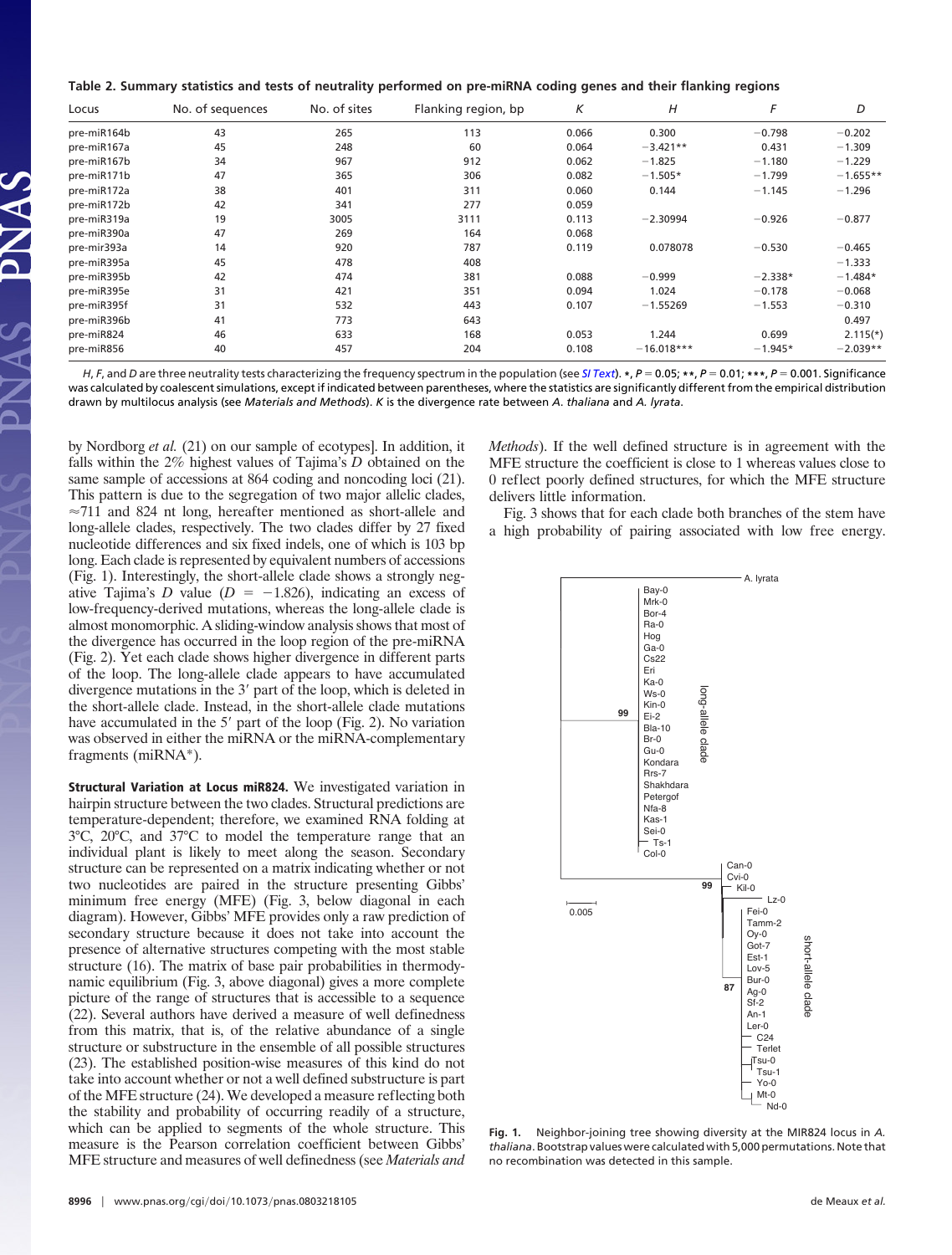

**Fig. 2.** Sliding-window analysis of polymorphism and divergence at locus pre-miR824, within and between the allelic clusters in *A. thaliana* and the orthologous sequence in *A. lyrata*. Areas where indels occur are revealed by discontinuities in the curve.

Therefore, the two allelic types are equally likely to be functional, despite elevated levels of divergence. Indeed, mature miR824 was detected in both Col-0 and Ler-0 ecotypes, which harbor the long and short allele, respectively (18). In the short allele, a secondary stem–loop structure appears,  $\approx 100$  bp long, that is well defined (high probability of pairing) and part of the MFE structure (Fig. 3, "Box  $2$ " structure, and  $Fig. S1$ ). This structure is totally absent in the long alleles at all temperatures as illustrated by the fuzzy pairing probability in the corresponding area (Fig. 3, long allele, discontinuous arrow). Instead, a well defined secondary structure that is part of the MFE structure forms in another part of the sequence (Fig. 3, ''Box 3'' structure). This structure is absent from the other clade (Fig. 3, short allele, discontinuous arrow); it is different from the ''Box 2'' structure and harbors several branches [\(Fig. S2\)](http://www.pnas.org/cgi/data/0803218105/DCSupplemental/Supplemental_PDF#nameddest=SF2). The definedness and stability of these structures in each allelic clade are



**Fig. 3.** Dot plots illustrating structural definedness for two alleles (Col-0 and C24) representative of the long- and short-allele clades at two temperatures, respectively. Discontinuous arrows show poorly defined secondary structures with weak correlation coefficients between the probability of pairing and the MFE structure. Continuous arrows show well defined and stable secondary structures with highly correlated probabilities of pairing and actual pairing in the MFE structure. Block arrows show that areas around miRNA and miRNA\* form a well defined and stable hairpin in both alleles.

quantified by Pearson correlation coefficients and are reported in Table 3. These coefficients provide a good summary of the structural differences between the two allelic clades, with the ''Box 2'' motif being thermoresistant only in the short-allele clade and the ''Box 3'' structure being most likely to exist at low temperatures only in the long-allele clade (Table 3).

**Regions of Homology Between miR824 and Its Gene of Origin Localize to Structurally Important Elements.** miRNA miR824 shows extended homology with its target gene, AGL16, from which it presumably originated (1). The full length of the pre-miRNA sequence aligns with the 5' part of the reverse-complemented AGL16 genomic sequence. A partial duplication of AGL16 could have been sufficient to create miR824 because the two regions homologous to miRNA and miRNA<sup>\*</sup> in AGL16 readily pair together [\(Fig. S3\)](http://www.pnas.org/cgi/data/0803218105/DCSupplemental/Supplemental_PDF#nameddest=SF3). Five boxes can be highlighted that are conserved between AGL16 and pre-miR824, two of which are involved in the substructures described above [\(Fig. S4\)](http://www.pnas.org/cgi/data/0803218105/DCSupplemental/Supplemental_PDF#nameddest=SF4).

Intriguingly, the region that pairs with box 2 in the short allele, to form the above-mentioned ''Box 2'' structure, corresponds to the peak of divergence between the *A. lyrata* allele and the short-allele clade (Fig. 2), whereas the divergence peak between *A. lyrata* and the long-allele clade falls in the region that pairs with box 3, forming the above-mentioned ''Box 3'' structure. Therefore, regions of accelerated divergence in each allelic clade map at well defined and most stable secondary structures and pair with conserved sequence elements. Analysis of structural definedness and stability in *A. lyrata* and in the putative ancestral sequence suggests that the thermoresistant ''Box 2'' structure and the absence of the ''Box 3'' structure are derived in the *A. thaliana* short-allele clade (Table 3).

Of all mutations differentiating the two clades, only a few mutations are sufficient to promote the formation of the ''Box 2'' structure. These mutations are (*i*) the insertion of GCT in the strand of the substructure that is highly conserved with AGL16 and (*ii*) three of five closely spaced mutations on the partner strand of box 2, which help to accommodate the GCT insertion into a longer stem [\(Fig. S1\)](http://www.pnas.org/cgi/data/0803218105/DCSupplemental/Supplemental_PDF#nameddest=SF1). The GCT insertion seems to be the result of a replication slippage because it occurred in an existing TGC sequence. The cluster of compensatory mutations on the opposite strand is consistent with the hypothesis of selection for the formation of the structural element.

**Spatially Heterogeneous Distribution of Variation at miR824.** We investigated an effect of local temperature on the distribution of polymorphism at pre-miR824. First, we used our population genetics sample to test association between allelic polymorphism and environmental climatic variable at the location of origin of each of 41 accessions. We found that variation in the first principal component of average climatic variables can be explained by the allelic clades  $(F_{1,40} = 8.507, P = 0.006)$ . The first component mostly represents temperature variables (see *[SI Methods](http://www.pnas.org/cgi/data/0803218105/DCSupplemental/Supplemental_PDF#nameddest=STXT)*).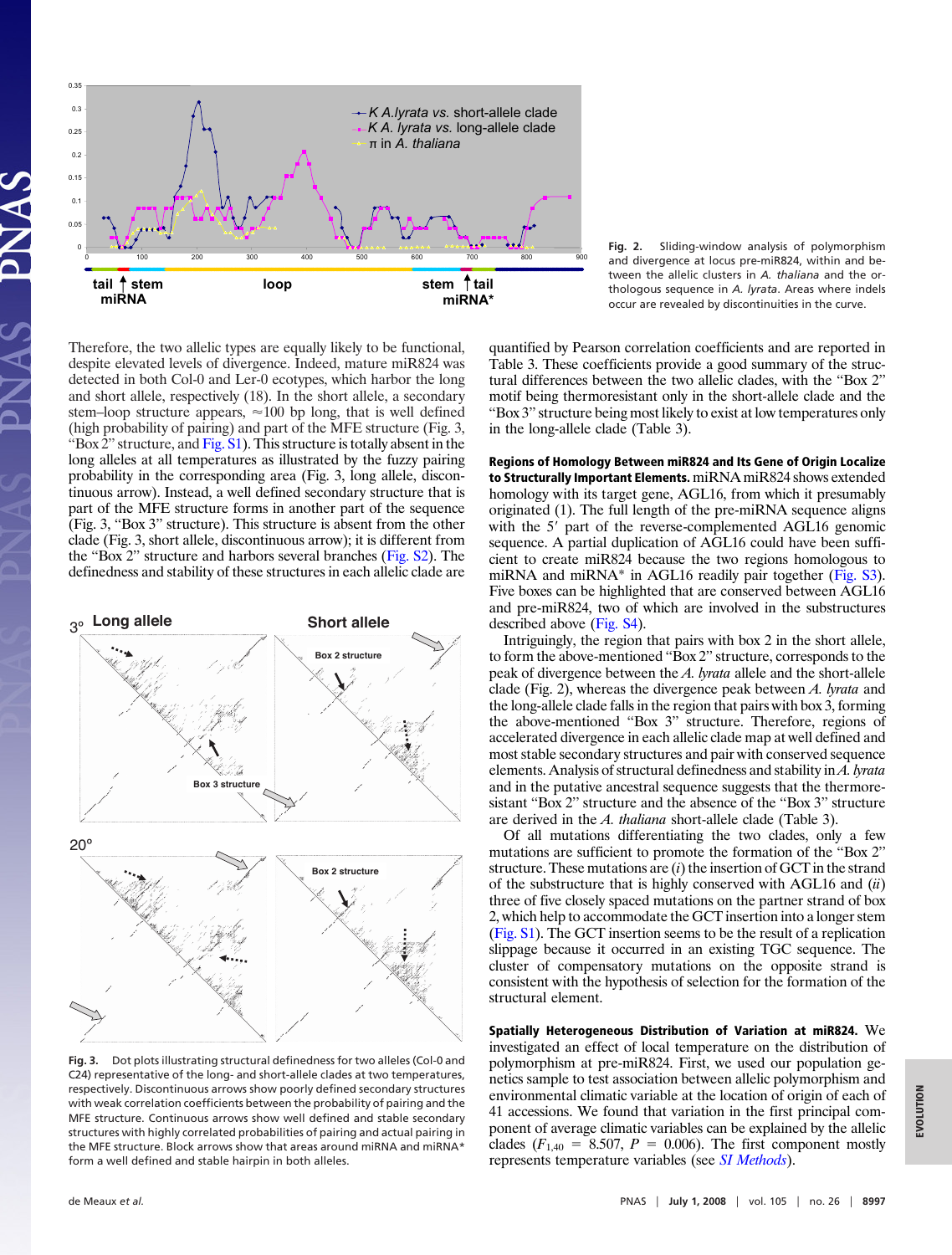| Table 3. Pearson correlation coefficient measuring the concomitant definedness and stability of secondary structures in the      |
|----------------------------------------------------------------------------------------------------------------------------------|
| pre-miR824 sequences in A. thaliana (C24 and Col-0) and A. lyrata at different temperatures (described in Materials and Methods) |

|           |                 | Pearson $R^2$                  |                                 |           |                         |  |  |  |
|-----------|-----------------|--------------------------------|---------------------------------|-----------|-------------------------|--|--|--|
| Structure | Temperature, °C | A. thaliana short allele (C24) | A. thaliana long allele (Col-0) | A. Ivrata | A. thaliana (ancestral) |  |  |  |
| Box 2     |                 | 0.87                           | 0.00                            | 0.83      | 0.25                    |  |  |  |
|           | 20              | 0.91                           | 0.09                            | 0.27      | 0.66                    |  |  |  |
|           | 37              | 0.88                           | 0.46                            | 0.80      | 0.82                    |  |  |  |
| Box 3     |                 | 0.42                           | 0.95                            | 0.53      | 0.42                    |  |  |  |
|           | 20              | 0.53                           | 0.49                            | 0.96      | 0.62                    |  |  |  |
|           | 37              | 0.60                           | 0.81                            | 0.47      | 0.56                    |  |  |  |
|           |                 |                                |                                 |           |                         |  |  |  |

C24 and Col-0 are representative of the short- and long-allele clades, respectively. The ancestral sequence was reconstructed as described in *Materials and Methods*.

mutations.

To confirm this effect on a larger sample of accessions, we genotyped intermediate-frequency SNPs at these loci on 192 *A. thaliana* accessions collected throughout the species range (see *[SI](http://www.pnas.org/cgi/data/0803218105/DCSupplemental/Supplemental_PDF#nameddest=STXT) [Methods](http://www.pnas.org/cgi/data/0803218105/DCSupplemental/Supplemental_PDF#nameddest=STXT)*). To our surprise, no significant association could be found  $(F_{1,136} = 0.47, P > 0.5)$ . However, this sample contains a large proportion of accessions from the central part of the species range. Association in the previous sample may be due to a more uniform distribution of samples throughout the latitudinal range. We subsequently genotyped miR824 alleles within seven populations collected in Spain as well as within 13 populations collected throughout Norway to compare diversity between the two extremes of the species' range. Of these 13 populations, there were two polymorphic populations, the 11 remaining populations being fixed for the short allele. By contrast, in Spain, only one population was fixed for the short allele, all other six populations being polymorphic or fixed for the long allele.

# **The Long pre-miR824 Allele Is Less Efficient at Down-Regulating**

**AGL16.** To assess functional differences between the long and short alleles at locus miR824, we used two lines, line 62/8/8 and Col-0, which are identical on all chromosomes except for 800 kb in the region of miR824 on chromosome 4. These two lines are therefore identical at the locus encoding AGL16, the target of miR824. We analyzed expression levels of full-length AGL16 as well as fulllength pre-miR824 in leaves of plants grown at 20°C. Full-length AGL16 expression was lower in line 62/8/8 harboring the short allele at locus miR824 (two-tailed *t* test;  $t = 5.877$ ,  $P = 0.004$ ). Because expression levels of pre-miR824 are higher in this line than in Col-0 (two-tailed *t* test;  $t = 8.00, P = 0.001$ ), increased miR824-mediated AGL16 cleavage in line 62/8/8 can only be due to increased efficiency of miR824 processing in the short allele. Indeed, both alleles harbor identical mature miR824 fragments.

#### **Discussion**

**Evolution of Recently Derived miRNA Loci.** Our analysis of multiple miRNA-encoding loci in *A. thaliana* reveals that the two recently derived miRNA loci have singular evolutionary trajectories (Table 2 and [Table S5\)](http://www.pnas.org/cgi/data/0803218105/DCSupplemental/Supplemental_PDF#nameddest=ST5).

At pre-miR856, the departure from neutrality is marginal. However, it is interesting to note that miR856 shows the highest level of divergence  $(K = 0.08$  and  $\pi = 0.002$ ) despite a low level of polymorphism (Table 1), and its upstream flanking region causes a significant multilocus HKA across the flanking regions examined in this study [\(Table S3\)](http://www.pnas.org/cgi/data/0803218105/DCSupplemental/Supplemental_PDF#nameddest=ST3). This locus harbors the largest number of fixed nucleotide changes in the mature miRNA fragment. This cannot be explained by a larger mutation rate because the miR856 locus belongs to low-diversity pre-miRNA loci. CHX18 is a likely target for miR856 (1). The target site is identical in both *A. thaliana* and *A. lyrata* (data not shown). In both species, each mature miR856 fragment has one mismatch to the target, at positions 7 and 5 of the miRNA, respectively. Because one mismatch in the 5' region is not expected to compromise cleavage (25), the variation between the

Clearly, patterns of pre-miR824 structural variation within and between allelic clades in *A. thaliana* are not random and warrant

types at high frequency in the population.

further investigation. The short-allele clade harbors a secondary stem that is strikingly well defined across a large temperature range (''Box 2'' structure, Fig. 3, Table 3, and [Fig. S1\)](http://www.pnas.org/cgi/data/0803218105/DCSupplemental/Supplemental_PDF#nameddest=SF1). One strand of the stem corresponds to the peak of divergence with the *A. lyrata* allele whereas the second strand shows low divergence (Fig. 2).

two species at miR856 suggests the occurrence of compensatory

At locus miR824 instead, patterns of diversity depart unambiguously from neutral expectations (Table 2, [Table S5,](http://www.pnas.org/cgi/data/0803218105/DCSupplemental/Supplemental_PDF#nameddest=ST4) and Fig. 1). Two clades with very divergent alleles of different length are found to segregate at intermediate frequencies (Fig. 1). This pattern suggests that balancing selection may maintain these two allelic

In the case described here, it is especially interesting to note that this structure is absent in the long-allele clade. This latter instead harbors a distinct well defined secondary structure ("Box 3" structure, Fig. 3 and [Fig. S2\)](http://www.pnas.org/cgi/data/0803218105/DCSupplemental/Supplemental_PDF#nameddest=SF2). Again, one strand of the structure corresponds to the peak of divergence between this allele and *A. lyrata*. The exclusive formation of each of these secondary substructures in each of the two intermediate-frequency clades is consistent with the hypothesis that each of these secondary stems may provide different selective advantages, a pattern expected under balancing selection. Indeed, our expression studies in two isogenic lines harboring different alleles at the miR824-encoding locus show that levels of expression of the target gene are not lower when the long-allele pre-miR824 is expressed at higher levels than the short allele, indicating that substructural differences impact how the mature miR824 fragment is processed. We further observed that the ''Box 2'' secondary structure was reminiscent of a hairpin [\(Fig. S1\)](http://www.pnas.org/cgi/data/0803218105/DCSupplemental/Supplemental_PDF#nameddest=SF1). We indeed found that a 21-bp fragment in this structure has a potential target in gene AT3G45630 (see *[SI Methods](http://www.pnas.org/cgi/data/0803218105/DCSupplemental/Supplemental_PDF#nameddest=STXT)*). Precursors cleaved into multiple independent small RNAs have been described in diverse taxa (26, 27), yet we were not able to confirm the existence of a cleaved AT3G45630 mRNA in leaf tissue of ecotypes carrying the short allele at the miR824 locus.

There were two reasons to investigate whether polymorphism at pre-miR824 may reflect climatic variation across the range of *A. thaliana*. First, miR824 controls stomata density, and demands on this trait may vary across the climatic range of the species (18). Second, the alleles in the long-allele clade display a secondary structure that is best-defined and most stable at 3°C (see Table 3). We could not find a consistent effect of average climatic parameters on variation at miR824 in *A. thaliana*, yet we find that miR824 variation is not geographically uniform. The relative roles played by local selection and population structure in this pattern will probably be hard to disentangle. The pattern of geographical distribution of the polymorphism at pre-miR824 is complex, with populations in Norway being predominantly fixed for the short allele and populations in Spain being mostly polymorphic. In any case, this suggests that the two alleles can compete locally, and further investigation is